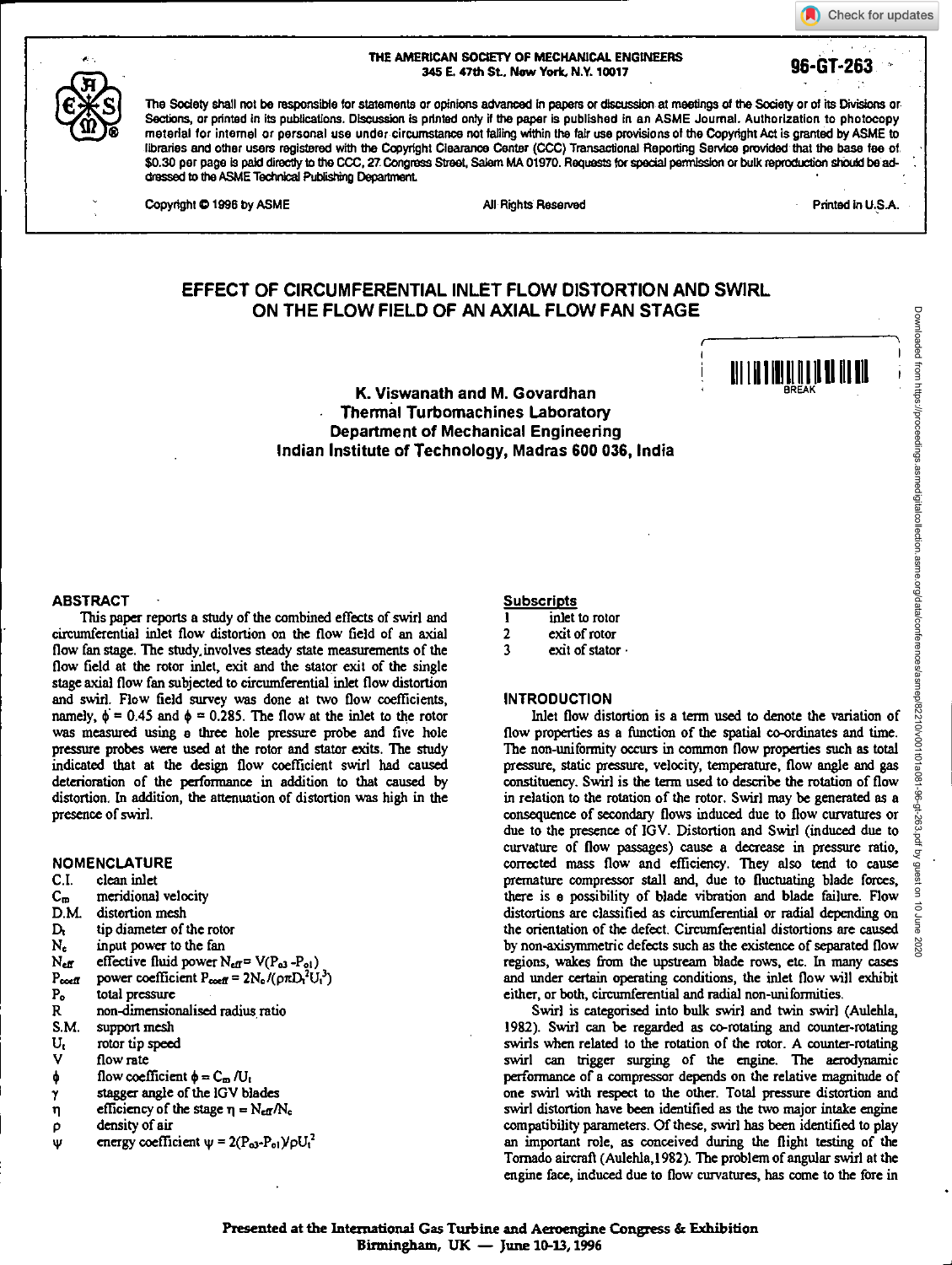the recent years. Extensive work has already been done on the study of circumferential distortions. The present investigations consider the combined effects of swirl and circumferential distortion.

Most of the literature available till date on inlet flow distortion deals extensively on circumferential distortion alone (Colpin, 1979; Ehrich, 1957; Yocum and Henderson, 1980) and only recently few investigators have considered the combined effects of swirl and circumferential distortion. Flitcroft et al. (1987) investigated the effect of inlet swirl on the propagation of total pressure distortion through a 3-stage fan without IGV. They found that the presence of a swirl counter to the rotation of the fan generally reduced the level of steady state distortion transmitted to the core compressor. Pazur and Fottner (1991) studied the influence of swirl distortions on the low pressure compressor of a two spool turbofan Larzac 04 engine. The measured performance map was compared with the computed performance map with distorted inflow having co-swirl and counter swirl. The comparison showed shifting of constant speed lines to lower pressure ratios as well as to lower mass flow rates. The surgeline was shifted resulting in a lower surge margin than that for undistorted flow. The isentropic efficiency was also found to be smaller for distorted flow.

The. aim .of the present investigations is to study the effect of swirl and circumferential distortions on the performance degradation of an axial flow fan stage and the attenuation and amplification characteristics of the defect. A combination and swirl and distortion would occur when a separated inlet flow has to pass through curved inlet ducting. The study includes (i) steady state measurements at inlet and exit of the rotor and at downstream of the stator (ii) the effects of varying the flow coefficients on the flow field. •

## **EXPERIMENTAL FACILITY AND TECHNIQUE**

A schematic layout of the axial flow fan test rig used for the present investigations is shown in Fig. I. The axial flow fan stage comprised of a six bladed forced vortex rotor followed by an eight bladed stator. The design data of the impeller is furnished below



1. Inlet nozzle 2. Inlet duct 3. Radial supports 4. Impeller housing 5. Rotor 6. Stator 7. Dischage nozzle 8. Throttle cone 9. Coupling 10. D.C. Drive motor 11. Duane easing 12. 1GV T. Measuring planes D.M\_ Distortion mesh

**Fig. 1 Schematic Lay-out of Axial Flow Fan** 

Tip diameter,  $D_1 = 250$  mm; Hub diameter,  $D_n = 100$  mm; No. of blades,  $Z = 6$ ; Hub-tip ratio,  $D_h / D_t = 0.4$ ; Inlet blade angle at hub,  $\beta_{1h} = 51.3^{\circ}$ , Outlet blade angle at hub,  $\beta_{2h} = 72.3^{\circ}$ , Inlet blade angle at tip,  $\beta_{1t} = 26.6^{\circ}$ , Outlet blade angle at tip,  $\beta_{2t} = 47.6^{\circ}$ ; Solidity at hub  $\sigma_h = 0.96$ ; Solidity at tip  $\sigma_t = 0.53$ ; Speed = 4500 rpm; Vortex condition = Forced vortex flow:  $C_u$  r<sup>-0.63</sup> = constant.

The outlet of the axial flow fan was connected to an auxiliary radial blower to augment the decrease in mass flow rate when the flow was distorted. Provision was made for the measurement of the flow field at the inlet and exit of the rotor and downstream of the stator. The fan was run by a 10 KW DC dynamo motor. The cambered IGV blade section is derived from NACA 65-(12)10. These blades were not *twisted and* 6 blades were employed.

Distortion was generated using a perforated screen of 120° extent (with a porosity of 0.84) fixed to a support mesh and placed at a distance of 470 mm upstream of the rotor leading edge (about 1.9 times D<sub>t</sub>). From the literature available, the location of the screen with respect to the rotor leading edge was found to be in the range of  $1.5$  to  $2.5$  times  $D<sub>t</sub>$ . This had to be taken into account in order to isolate the screen from the rotor, since it is well known that a rotor will strongly alter the upstream flow when the flow is nonuniform. Swirl was varied by adjusting the stagger of the IGV blades. Typical configurations are shown in Fig. 2.



Inlet flow to rotor was measured with a three hole pressure probe in non nulling mode. At the rotor and stator exits, the measurements were done using two miniaturised five hole pressure probes. The experiments were carried out for 4 different configurations. Configuration 1: The case of distortion without IGV; Configuration 2: The case of distortion with IGV at  $0^0$  stagger, Configuration 3: The case of distortion with IGV at  $-10^{\circ}$  stagger, Configuration 4: The case of distortion with IGV at  $5^{\circ}$  stagger.

For *all the above configurations flow field investigations for*  clean inlet and support mesh cases were also carried out: The data thus described was obtained for two flow coefficients, namely,  $\phi$  = 0.45 and  $\phi$  = 0.285. These flow coefficients were determined from the clean inlet  $\phi - \psi$  characteristic of the fan, Fig. 3.  $\phi = 0.45$ corresponds to the maximum specific work and  $\phi = 0.285$ corresponds to an operating point which penetrated sufficiently into the stall region. To make measurements circumferentially, the mesh was rotated relative to the probes which were kept fixed. Data for the distortion configurations was obtained at 17 circumferential locations. For each location the probes were traversed radially from hub to tip through 15 radial stations covering the annulus height of 75 mm. Care was taken to capture the data more closely near the hub and tip walls and also in the region of distortion. The pressures were recorded on a digital micro-manometer through a 20 channel scanning box. Data reduction was done with the help of a computer programme. The performance tests for all the clean inlet and support mesh cases were determined by running the machine at a constant speed of 4500 rpm and varying the flow rate.

#### **RESULTS AND DISCUSSION**

Typical variations of total pressures are presented here in the fonn of *circumferentially* averaged plots and contour plots. In the circumferentially averaged plots the total pressures for the distortion configurations are circumferentially mass averaged and plotted against 'R'. Unless and otherwise mentioned the contour plots presented here are for the configurations without IGV and with IGV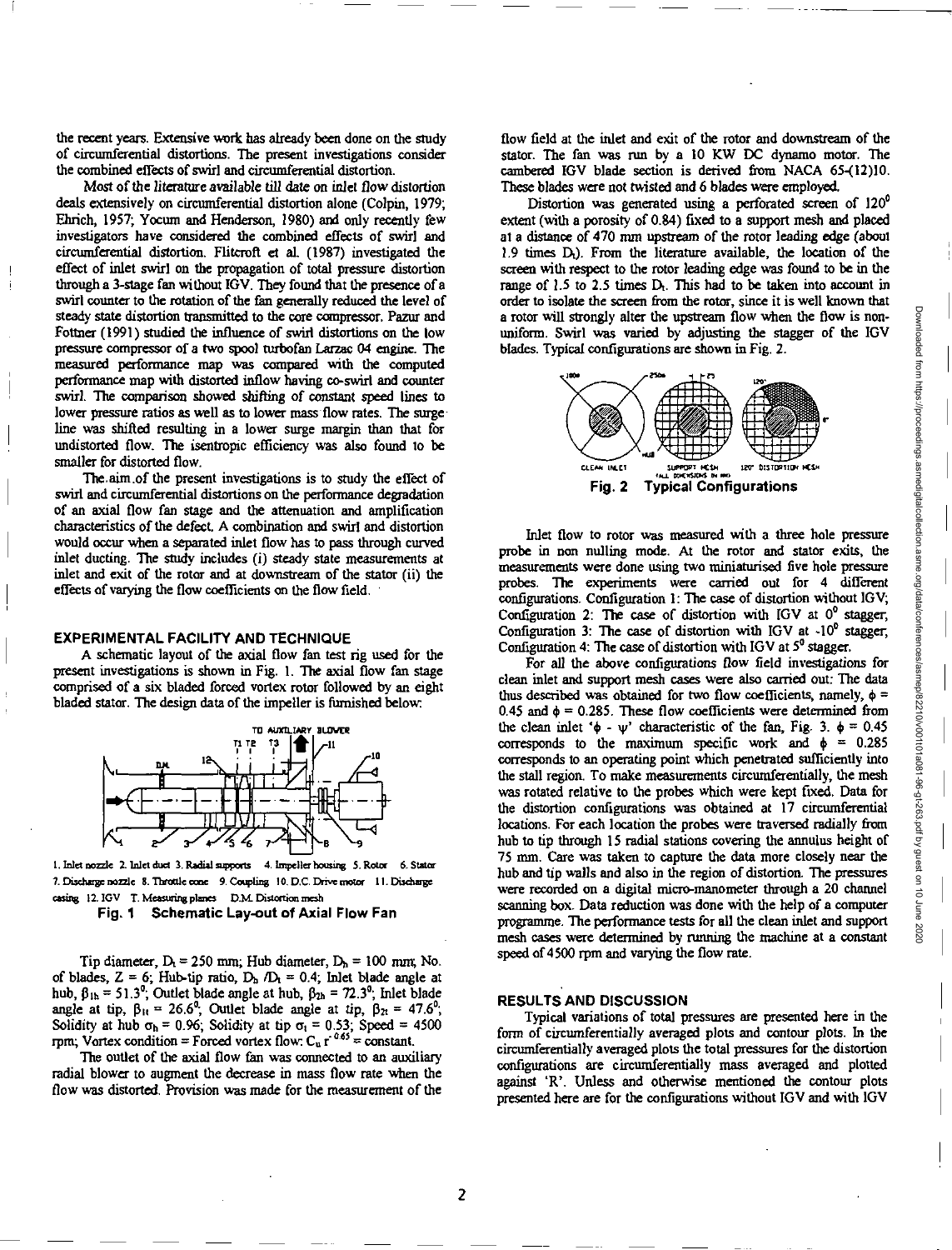at  $5^\circ$  stagger. Pressures are non-dimensionalised with the dynamic head based on U<sub>1</sub>. This is followed by a discussion on the performance estimates  $(\eta, \psi, P_{\text{coeff}})$  and distortion indices. The bias and precision errors associated with the measurements were considered and the total uncertainties in the quantities presented here are as follows:  $\pm 0.73\%$  in the non-dimensionalised  $\overline{P}_0$  and  $\psi$ ,  $+0.42\%$  in n and  $+0.76\%$  in P<sub>roeff</sub>.



Fig. 3 Clean Inlet Operating Characteristics of the Fan



## Rotor Inlet Total Pressure

As seen from the circumferentially averaged plots, Figs. 4 to 5, at the rotor inlet, the total pressure for clean inlet is uniform across the annulus except near hub and tip walls. The support mesh and clean inlet configurations differ slightly in the pressure distributions at the rotor inlet which is because of the resistance offered by the support mesh. In general clean inlet and support mesh configurations show higher pressures than that for the cases of distortion indicating the effect of distortion.



As seen in the contour plots for total pressure at rotor inlet, Figs. 6 to 7, the total pressure shows a wake type of defect in the distortion zone and registers an increase as one moves away from the distortion zone into the free zone. The total pressure decreases towards the walls suggesting the effect of wall boundary layers. The decrease in total pressure is high for the cases of distortion at the tip region as seen from both the contour plots as well as circumferentially averaged plots. The total pressures for the cases of distortion for  $\phi = 0.45$ , Fig. 5, are lower than those for the cases of  $\phi$ 

Downloaded from https://proceedings.asmedigitalcollection.asme.org/data/conferences/asmep/82210/v001101a081-96-gt-263.pdf by guest on 10 June 2020 Downloaded from https://proceedings.asmedigitalcollection.asme.org/data/conferences/asmep/82210/v001t01a081-96-gt-263.pdf by guest on 10 June 2020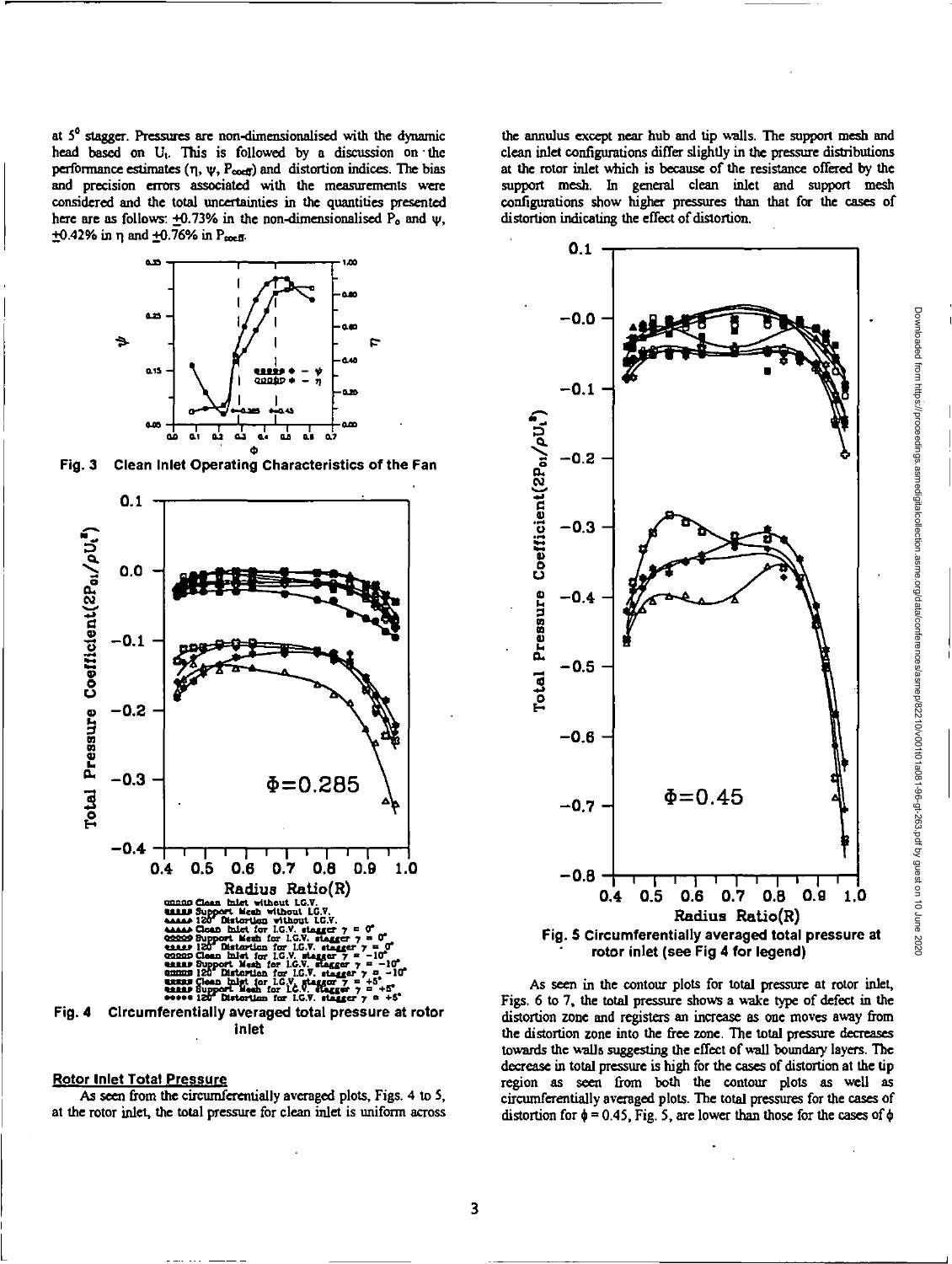= 0.285, Fig. 4, which is *due to the fact* that losses are proportional to volume flow rate. Swirl did not effect any redistribution in the total pressure at rotor inlet.



**Fig. 7** Total pressure contours at rotor inlet  $(\gamma = 5^0, \phi = 0.45)$ 

## **Rotor Exit Total Pressure**

At the rotor exit, for  $\phi = 0.285$ , the circumferentially averaged total pressure profiles in Fig. 8 show variation among the cases of clean inlet and all configurations show a peak at the tip. This peak is due to the flow reversal taking place at the hub wall boundary layer at  $\phi = 0.285$ . The blockage at the hub causes an increase in the flow velocities at the tip. In general, total pressure at rotor exit rises from hub to tip in conformity with the forced vortex design.



Effect of distortion can be seen by comparing the distortion and clean inlet cases presented in the circumferentially averaged form. It can be seen that the circumferentially averaged pressures for the distortion cases are lower than those corresponding to the clean inlet cases, Figs. 8 and 9. For  $\phi = 0.45$ , Fig. 9, the total pressure distributions for different cases seem to differ very much than that for  $\phi$  = 0.285, Fig. 8. This indicates that for  $\phi$  = 0.285 attenuation of almost the same extent is reached in all cases with distortion. Also attenuation as seen from the contour plots is more in the case of  $\phi$  = 0.285, Figs. 10 to 11, where the defect persists only in the hub region. In these cases distortion attenuation is more evident in the midspan where there is almost equalisation of the pressure. For the cases of  $\phi = 0.45$  the defect seems to be present in the entire distortion zone with the distortion zone still showing pressures much lower than those in free zone, Fig 12. A comparison of rotor exit total pressure, Fig. 12, with the rotor inlet total pressure, Fig. 6, shows that the pressure rise imparted to the flow across the rotor is higher in distortion zone than that in the free zone. The less pronounced variations in the cases of  $\phi = 0.285$  are due to lower losses and better redistribution. As seen from circumferentially averaged plots for  $\phi = 0.285$ , Fig. 8, the rise in pressure from hub to mid span is not much when compared to the rise in pressure at the tip. But for  $\phi = 0.45$  cases, Fig. 9, the circumferentially averaged plots show a fall in pressures at tip and hub sections. This is due to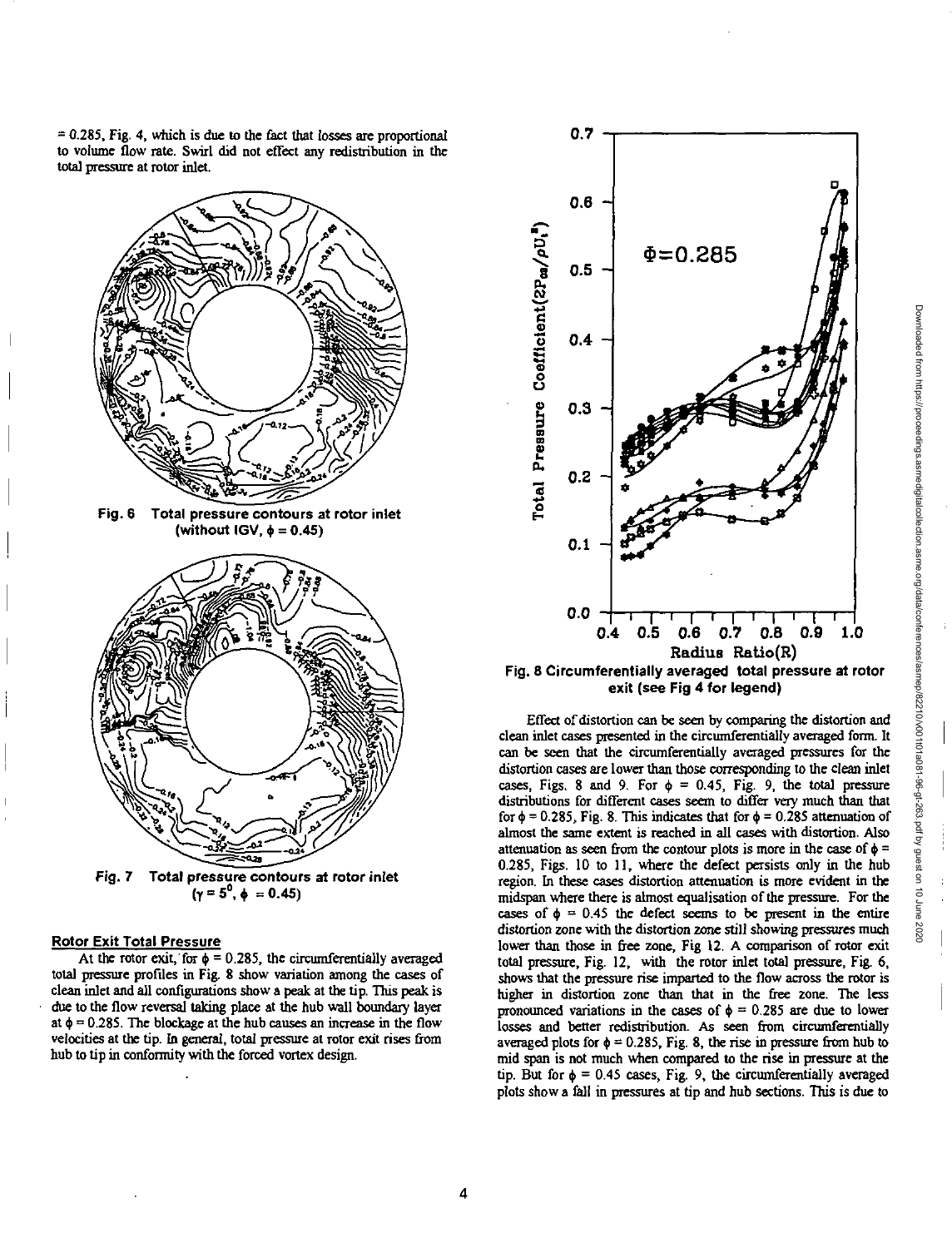the presence of low pressure, low velocity fluid at the inlet of this region. Fig. 7. The cause of the high gradient in the distortion zone, Figs. 10 to 13, can once again be attributed to the blockage at hub.



**exit (see Fig 4 for legend)** 

The cases of clean inlet and support mesh for  $\phi = 0.45$ , Fig. 9, showed that the pressures are the highest for the case with IGV at -10<sup>0</sup> stagger indicating that the rotor blades can receive the flow at these incidences without stalling. The least pressures in the clean inlet, support mesh cases occur for the case with IGV at  $5^{\circ}$  stagger indicating the effect of swirl which is co-rotating in relation to the rotor rotation, Fig. 9. For the cases of clean inlet and support mesh without IGV and with IGV at  $0^0$  stagger, the distribution is intermediate of those mentioned earlier. The same trend does not continue for the cases with distortion, Fig. 9. It is seen that for the case of distortion with IGV at  $-10^6$  stagger (i.e., swirl counter rotating with respect to the rotor rotation) the pressures were lower than those for the cases without IGV and with IGV at  $0^{\circ}$  stagger. This indicates that for the case of distortion with IGV at  $-10^9$  stagger the low flow sector has penetrated well into the stall zone. As is expected for the case of distortion with IGV at  $5^{\circ}$  (i.e., with corotating swirl) the pressure distribution is below those of the remaining configurations.





### **Stator Exit Total Pressure**

The total pressure contours at stator exit show that the nonuniformity still persists at this station, Figs. 14 to 15. The nonuniformity appears to have reduced in magnitude as well as extent when compared to that at rotor inlet and exit. Also the total pressures are almost uniform in the radial direction.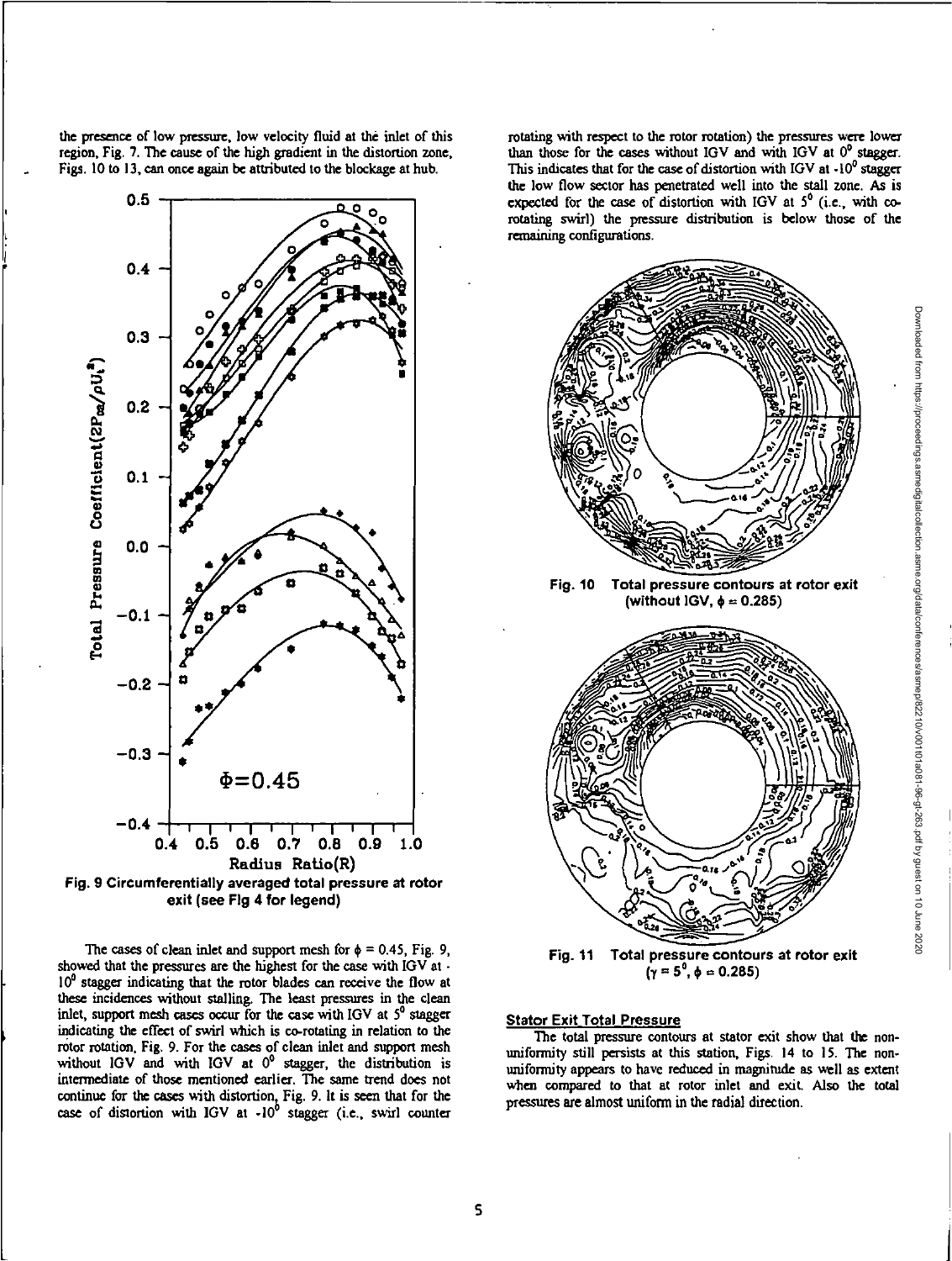A comparison of the stator exit total pressure with the rotor exit total pressure at both the flow coefficients would give information about the losses accompanying diffusion as the flow passes through the stator. These losses ( $P_{02}$  -  $P_{03}$ ) are presented here for the case of IGV at  $-10^{\circ}$  stagger for both the flow coefficients, Figs. 16 to 17. The rise in total pressure (negative values of the contours) in any region can be attributed to mixing and losses can be seen as a drop (positive values of the contours) in total pressure. It was observed from such a comparison that for all the cases of  $\phi = 0.45$  the extent of regions registering drop in pressure was almost equal to the extent of regions of total pressure rise. This suggests that considerable amount of mixing has taken place for  $\phi = 0.45$  with lower losses. In contrast to this, at  $\phi = 0.285$  the regions of positive total pressure rise through the stator occurred around the hub region of the distortion zone. The remaining portion of the annulus showed total pressure drop and also the magnitudes of total pressure drop were higher in these regions than the magnitudes of total pressure rise which had occurred in the hub of distortion zone. The drop can be seen to be more in the tip region in general and is maximum in the tip region of the distortion zone. This can be attributed to the low axial velocities and high positive incidences of the flow at the inlet to *the* stator in those regions. The higher magnitudes of the total pressure drop and the considerable extent of region registering the drop suggests that the losses were very high for  $\phi = 0.285$ . The lower magnitudes of the total pressure rise and the lesser extent of the appearance of these regions suggest that there is no efficient mixing taking place through the stator at  $\phi = 0.285$ . Also the losses calculated from the mass averaged values were higher for  $\phi = 0.285$ .



**Fig. 12 Total pressure contours at rotor exit**  (without  $IGV$ ,  $\phi = 0.45$ )

## **Performance Characteristics of the Fan**

The performance estimates for the cases of distortion,  $\psi$  and  $\eta$ , are based on the mass averaged total pressures obtained from the detailed flow field survey (which takes care of the non-unifonnity in the flow). As the detailed flow field survey for the cases of distortion was done only at two flow coefficients, the overall characteristics for distortion configurations could not be determined for the entire clean inlet operating range. Hence the performance

estimates, in Table 1(a), 1(b) and 1(c), for the cases of clean inlet, support mesh and distortion mesh are tabulated only for the two flow coefficients. Table 1(a) and Table 1(b) show the drop in the values of n and w for the case of distortion without IGV at  $\phi = 0.45$ when compared with the corresponding clean *inlet case* The reduction in the operating range was observed from the decrease in the throttle position. A reduction in  $\psi$  and  $\eta$  much higher than that mentioned above can be seen for the cases of distortion with the IGV at  $5^0$  and  $-10^0$  stagger at  $\phi = 0.45$ . This indicates that the presence of swirl in addition to distortion is much more detrimental to the operation of the fan stage. The presence of a counterrotating swirl in addition to distortion causes part of the blading subjected to the low flow (due to distortion) to be pushed more into the stall zone thus causing further reduction in w and q. Similarly the presence of a co-rotating swirl in addition to distortion causes part of the blading subjected to the high flow to be operating under more negative incidences causing again a reduction in  $\psi$  and  $\eta$ . The additional degradation of the performance in the presence of counterrotating swirl was also observed by Flitcroft etal. (1987).



**Fig. 13 Total pressure contours at rotor exit**   $(y = 5^0, \phi = 0.45)$ 

The flow in both the free zone and distortion zone of the distortion configurations at  $\phi = 0.285$  corresponded to the rising portions on either side of the dip which occurred in the clean inlet characteristics ' $\phi - \psi$ ' (Fig. 3) and ' $\phi$  - P<sub>coeff</sub>' (not shown here). The result is that there is an increase in the  $\psi$  and P<sub>coeff</sub> at  $\phi = 0.285$  in the presence of distortion. Similarly the presence of swirl in addition to distortion causes an additional shift and hence a difference among the various configurations at  $\phi = 0.285$ . It can also be seen that the variation in  $\eta$  with distortion at  $\phi = 0.285$  is not similar to that of  $\psi$ and  $P_{\text{coeff}}$ . This can once again be attributed to the shape of the operating characteristics as follows. The clean inlet ' $\phi - \eta$ ' characteristic (Fig. 3) is a rising characteristic over range tested. Both the clean inlet ' $\phi - \psi$ ' and ' $\phi$  - P<sub>oeff</sub>' characteristics contain a dip close to  $\phi = 0.285$ .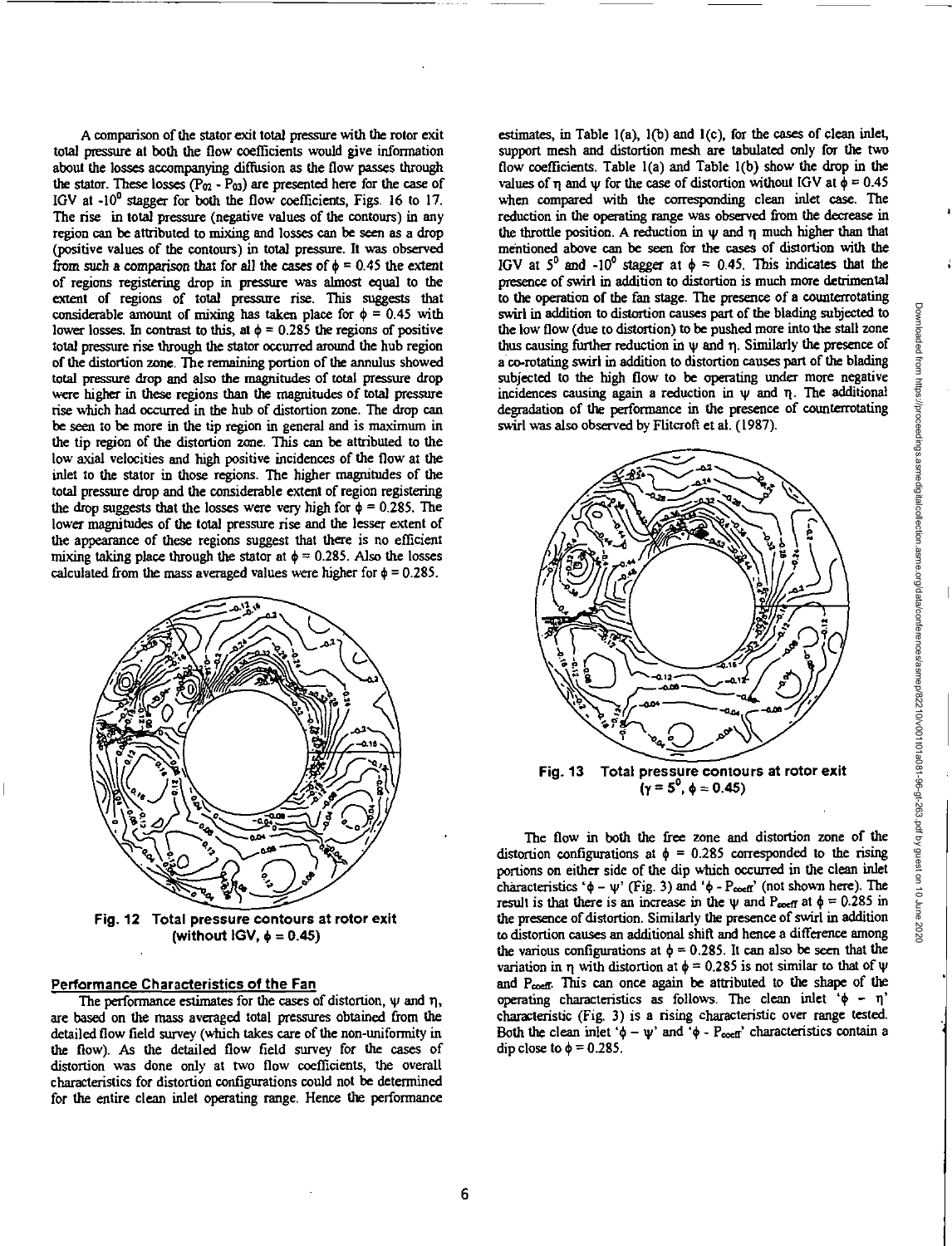

**Fig. 14 Total pressure contours at stator exit**  (without IGV,  $\phi = 0.45$ )



 $\bf{r}$  ( $\bf{y} = 5^{\circ}, \bf{4} = 0.45$ )

## **Distortion** *Index*

To judge both the quality of the intake flow and the tolerance of the fan a Distortion Index used in the present study is defined as follows.

$$
DC(\theta) = (P_{of} \cdot P_{od})/q_f
$$

where  $P_{of}$  is the mean total pressure at the measurement plane,  $q_f$  is the corresponding mean dynamic head and  $P_{\infty}$  is the mean total pressure in the worst sector of the plane. In the present investigations DC(120) is used to estimate the distortion index.

Distortion indices at the 3 locations for all the cases of distortion at both the flow coefficients are presented in Table 2. Distortion index is high at the rotor inlet. At the rotor exit there is a

reduction in the distortion index at both the flow coefficients indicating that the effect of the rotor is to attenuate the distortion. At the rotor exit the index for the cases of  $\phi = 0.45$  is higher than that for  $\phi = 0.285$ . This was already evident from the total pressure contours at the rotor exit for  $\phi = 0.45$  which have shown that the defect persists in the entire distortion zone. For  $\phi = 0.285$  the distortion index has dropped to a negative value which is attributed to the shifting of the defect from the tip region into the free zone. The lower value of the index for  $\phi = 0.285$  at the rotor exit could be attributed to the better redistribution due to the steepness of the performance characteristic at this operating point.



At the stator exit the defect has amplified for all the cases of  $\phi$  $= 0.285$  which is because of the increased losses in the stator row.